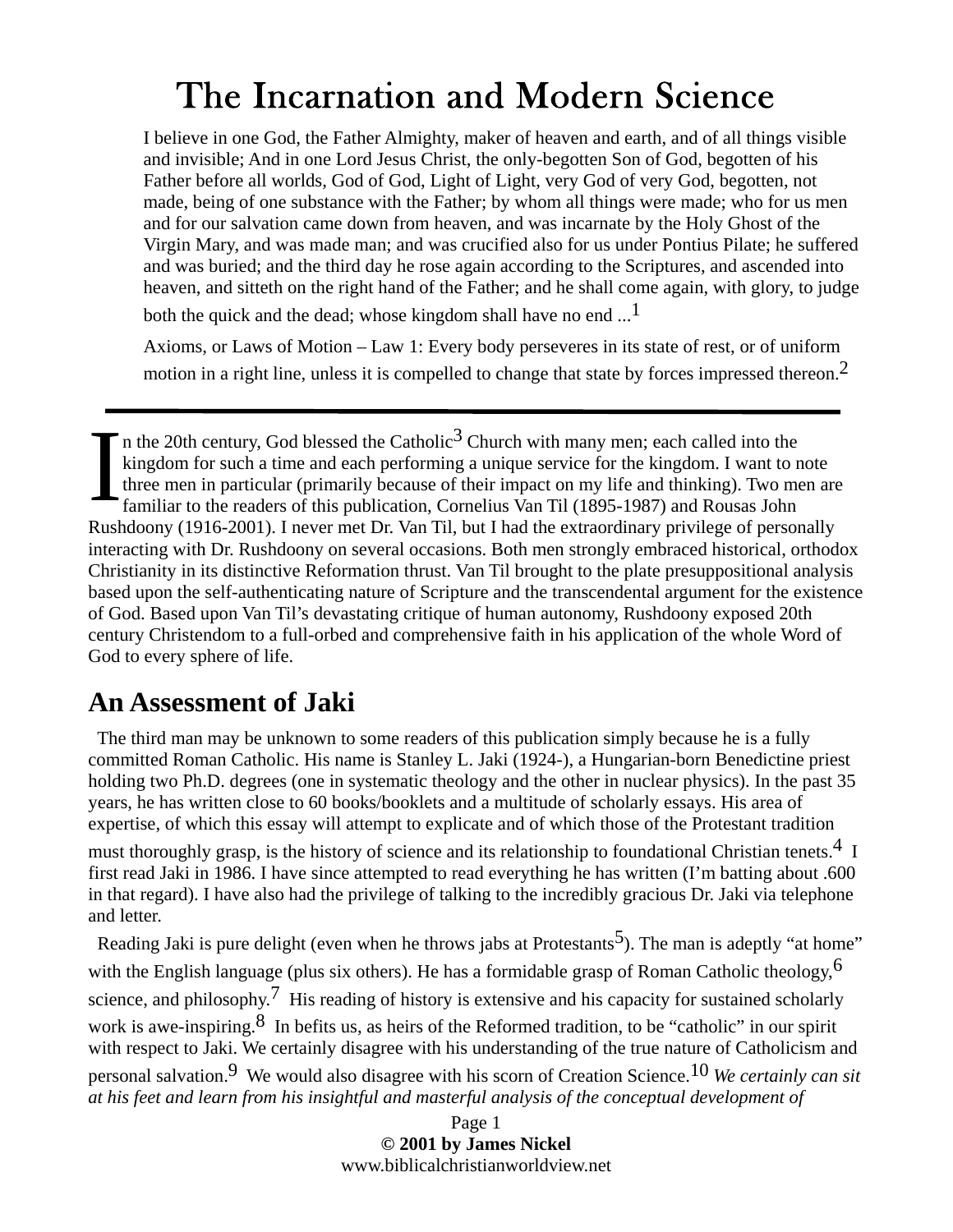*modern science.*

 In the modern world, many meanings have been affixed to the word "science." I am taking the meaning of this word as it was understood in the 17th century (Newton's time). To Newton and his compatriots, science (or more specifically, physics) meant the study of motion in all of its forms (e.g., motion of the moon, projectile motion, free-fall motion, motion of sound waves, motion of light waves, motion of heat, etc.). To simplify matters, the first law of motion (also called the law of inertia or the theory of impetus) is the inaugurating conception for the enterprise that we now call modern science.<sup>11</sup>

#### **Duhem's Medieval "Treasure Hunt"**

 The importance of Stanley Jaki's historical work is in his calling to our attention the scientific investigations of the French theoretical physicist, Pierre Duhem  $(1861-1916).^{12}$  In his day, Duhem was *the* world authority on chemical thermodynamics (the study of the *motion* of heat). As part of his study, Duhem sought to understand the historical development of the science of dynamics.<sup>13</sup> He assumed that he would start with the mechanical theories of Archimedes (ca. 287-212 BC) and "long jump" two millennia to the dynamical theories of Galileo Galilei (1564-1642). He would have ignored these 1,800 years would it not have been for his study, initiated around 1904, of the immediate antecedents of Galileo. Those predecessors made obscure references to a 13th century individual by the name of Jordanus.<sup>14</sup> Jordanus and his school developed a number of significant and "modern" mechanical ideas. One has been called the "axiom of Jordanus." It states that the motive power which can lift a given weight a certain height can lift a weight x times heavier to *1/x* times the height. This is the germ of the modern scientific principle of virtual displacements or virtual velocities.<sup>15</sup> Duhem's interest was piqued. He began to meticulously ransack medieval manuscripts, most written in a form of Latin shorthand that varied from region to region.16 He discovered that Jordanus was part of the Sorbonne (founded in 1257), a building attached to the University of Paris, one of the premier medieval universities. And, to his utmost surprise, Duhem discovered an accurate articulation of Newton's first law of motion in two other Sorbonne professors, Jean Buridan (1300-1358) and Nicole

Oresme (ca. 1323-1382).<sup>17</sup> Buridan is generally given passing note in the history of philosophy (e.g., Buridan's ass). In these two men, obscure in Duhem's time (and, unfortunately, still significantly obscure in our time), he discovered scientific genius. But, even more unanticipated by Duhem, he discovered that this historical breakthrough was predicated by *a belief in and application of historic Christian creeds*.

### **Aristotelian Motion**

 It was during the 13th and 14th centuries that the Greek scientific corpus, primarily the works of Aristotle (384-322 BC), found their way into the purview of medieval scholastics (via the agency of Arabic scholars). To Aristotle, the universe was uncreated and eternal (time being understood as cyclical in nature<sup>18</sup>). Buridan and his fellow Christian scholars, including Thomas Aquinas (1225-1274), rejected this thesis as unbiblical and not in accord with Christian tenets, i.e., that God the Father

Almighty created the universe "in the beginning" (time being understood as linear in nature  $^{19}$ ). To a Christian, the universe is created and finite. Buridan, possessing keen scientific inquisitiveness, did not put a period at the end of "the universe is created and finite" sentence (as Aquinas did). He considered

> Page 2 **© 2001 by James Nickel**  www.biblicalchristianworldview.net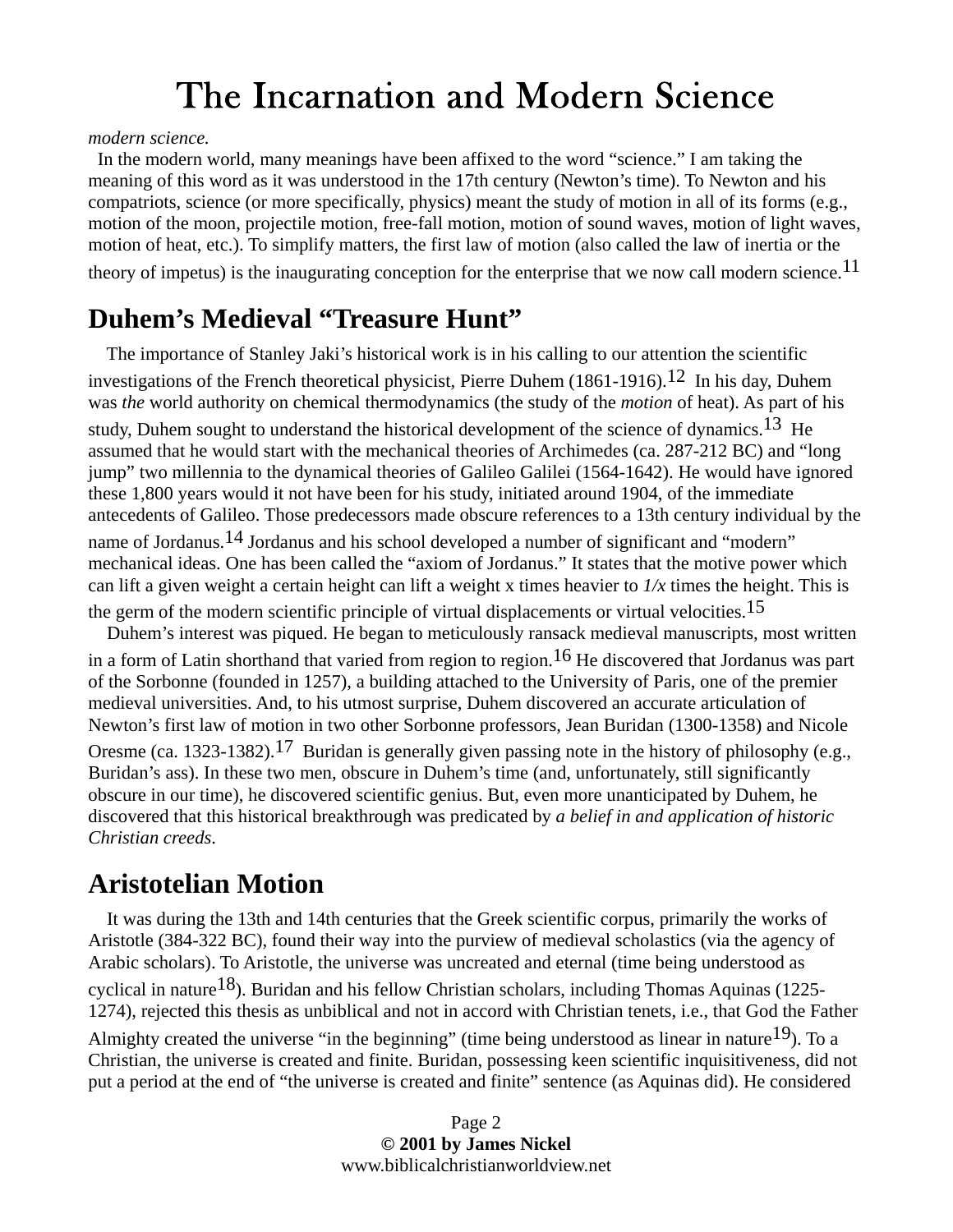the answer to the following question, "How, physically, did the motion of the universe start?" He first took a deep look at Aristotle's theory of motion.

 Aristotle's theory of motion was lashed to his *a priori* (and deterministic) pantheistic emanationism. According to Aristotle, the universe consisted, as you recall the Greek geocentric arrangement, of a series of concentric, crystalline spheres with the Earth at the center. The universe moved because its highest sphere, the sphere of the fixed stars, was in a sort of "contact" with a "divine motor" that Aristotle called the "Unmoved or Prime Mover." As Aristotle stated, it was through eternal contact with this "undefined" Prime Mover that the universe continued in its eternal motion (or rotation). Aristotle also pronounced (again *a priori*) that the celestial spheres reflected perfect motion. To him (and to the rest of his Greek collaborators), the circle is perfection and the heavenly rotations reflect perfect circular motion. Motion on the terrestrial realm, i.e., the Earth, being at the farthest point from the perfect motive power (or emanation) of the Prime Mover was, by its distance from the source of that emanation, *imperfect* (or, in the state of *partial disorder*). No coherent or universal law, therefore, could unite motion celestial with motion terrestrial. Also, the Greeks had a name for their conception of the

universe; they called it *monogenes* (the only-begotten).20

#### **Fruitful Reflections**

 Buridan and Oresme presupposed, based upon biblical revelation, an *absolute beginning* for physical motion. To them, the universe was *distinct* from its Creator. To assume the contact that Aristotle postulated was, to them, pantheism (i.e., the universe, in its contact with the Prime Mover, was intimately connected to and part of that Source of movement). Buridan then asked, "If the universe is distinct from its Creator, then how do we account for the movements of the celestial orbs?" At this point, Buridan's genius came into play, a genius motivated consciously by his belief in the tenets of the Christian God. He stated that at the moment of creation, God imparted motion to the universe and in that motion He established general influences (ordinances) that governed its continued motion. He said:

When God created the world, He moved each of the celestial orbs as He pleased, and in moving them He impressed in them impetuses which moved them without His having to move them any more except by the method of general influence whereby He concurs as a co-agent in all things which take place; ... these impetuses which He impressed in the celestial bodies were not decreased nor corrupted afterward,

because there was no resistance which would be corruptive or repressive of that impetus.<sup>21</sup>

 Note three momentous and crucial features nested in these few sentences. First, note the equivalence with Newton's first law of motion.<sup>22</sup> Since Newton's first law forms the basis of his second and third laws of motion, then, in Buridan's statement, we have encapsulated before us the very foundation of modern physics.<sup>23</sup> All of us know that modern physics impacts the entirety of modern technological life. Few of us know, and thanks to Duhem and Jaki, we no longer have any excuse for not knowing, the medieval and Christian basis for such modernity.

 Second, Buridan's statement engenders the consideration of how the "general influence of God whereby He concurs as a co-agent in all things which take place" works out in practice. In other words, Buridan is stating that the universe is coherent and that its law-like interactions can be studied and discovered. God's created order acts in a consistent fashion, so consistent the man can put "mathematical equations" to it. It is this consistency that serves as a basic presupposition (and, I might add, this presupposition is Christian in nature) for all research scientists.

Consistency in the interactions of God's created order due to His faithful rule leads us to the third

Page 3 **© 2001 by James Nickel**  www.biblicalchristianworldview.net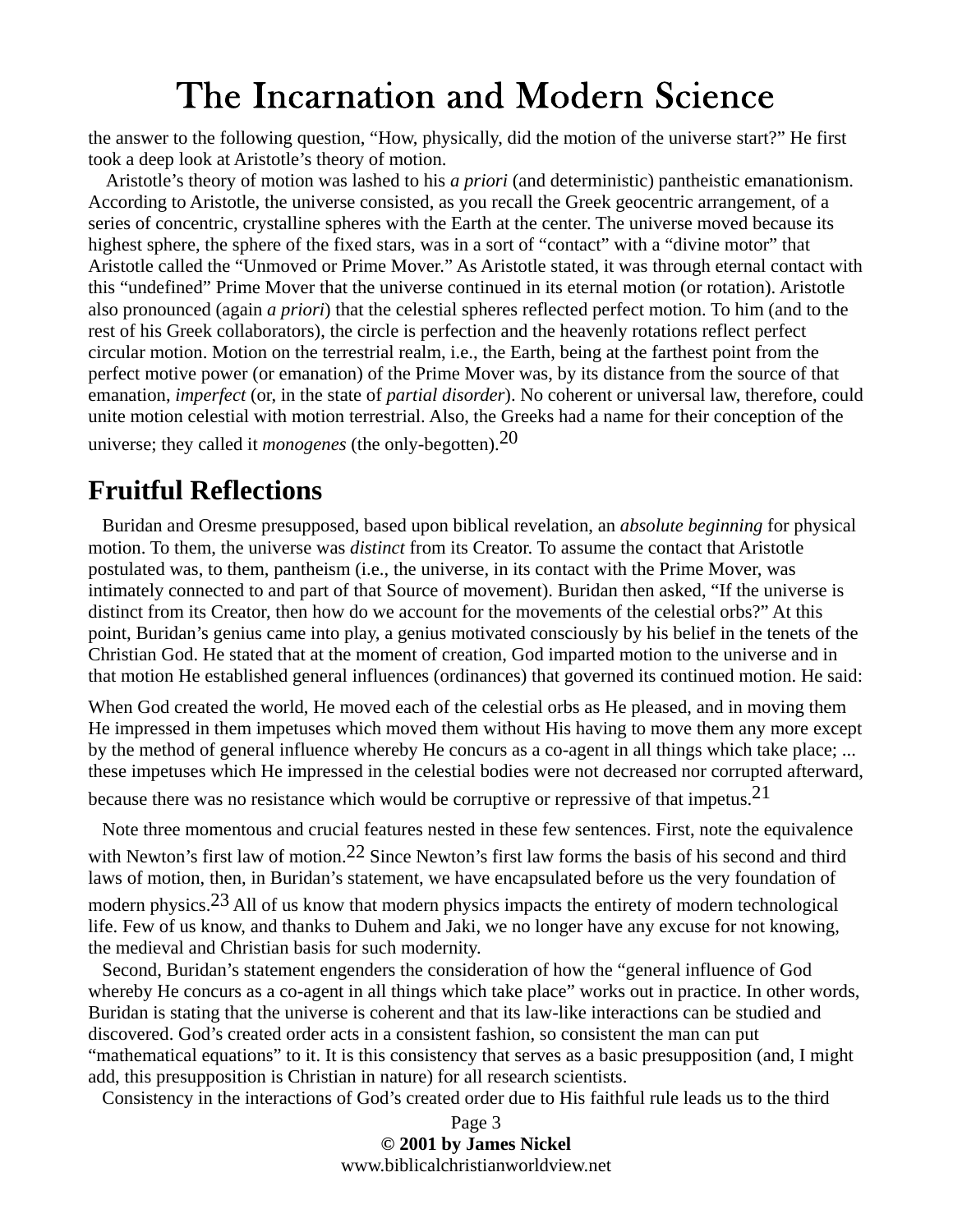point. We can quantify these motions (that is just what Oresme, Buridan's successor, attempted to do).<sup>24</sup> In Oresme, we find the notion of a mathematical function (e.g., heat vs. time, distance an object falls vs. time).<sup>25</sup> It is important to also note that another medieval invention, the mechanical clock, providentially came onto the scene simultaneously with Buridan and Oresme.<sup>26</sup> The mechanical clock combined with Oresme's seminal functional concepts enabled scientists to "time" motion activities that no one had ever thought of timing before. The medieval mechanical clock also provided the quantitative precision needed for the birth and growth of modern science. The theory of impetus combined with mathematical functions provided the foundation for the one of the most important mathematical formulations ever and Newton played a key role in its initial articulation.<sup>27</sup> I am speaking of the differential and integral calculus, i.e., the "mathematics of motion" that serves as the rigging of the ship of science.28

#### **The "Sacred" Cliché**

 This medieval presentiment of Newton's first law of motion, founded upon Christian creeds and unearthed initially by Duhem a century ago, rings "hollow" in the modern world of academe and science.<sup>29</sup> This vacuousness should not come as a surprise. The French Enlightenment, led by the French philosopher François Marie Arouet de Voltaire (1694-1778), launched salvo after salvo of propaganda, each burst exploding into the myth that science and revealed religion (i.e., the Christian Faith) were in an irreconcilable conflict.<sup>30</sup> Needless to say, Duhem, a French Roman Catholic, upset the cart and the horse of this hallowed cliché. Duhem's exposé is why, at the behest of certain elements of the French government, the last five volumes of his *Systéme du monde* were shelved.31 It was not until the early 1950s, some 38+ years after Duhem's death, that these manuscripts saw the light of day owing to the incredibly heroic persistence of Duhem's daughter, Hélène.<sup>32</sup>

#### **False Starts**

 Duhem showed that physical science could not be contrary to the Christian Faith *because it owed its very birth to that Faith*. As Jaki has so elegantly revealed, science was stillborn in every ancient culture.33 In spite of some promising starts, science failed to emerge. For example, consider the decimal system (base 10) of numeration, a Hindu invention, and Euclidean Geometry, the glory of Greek deductive genius. Yet, neither was science; neither gave a handle to dealing with things in motion, the very crux of modern science. All these stillbirths – whether Indian, Babylonian, Mayan, Egyptian, Chinese, or Greek – can be traced to a faulty view of the universe. Each of these cultures embraced an organismic view of the cosmos, a view that fathomed all things in pantheistic terms as an eternal begetting (Greek: *monogenes*) of a divine absolute or *logos* (Greek for "reason"), starting from the celestial realm and emanating into the "partial disorder" of the terrestrial.  $34$ 

 There was one culture that got a handle on dealing with things in motion and that culture embraced and believed in a babe born in Bethlehem. This babe, according to Christian creeds, was the onlybegotten (Greek: *monogenes*) Son of God (John 1:18). This babe was also the *Logos* of God (John 1:1), a Logos that was God manifested in the flesh (John 1:14). Any Greek philosopher, reading these words of the Apostle John, would not have missed this affront to pantheistic emanationism.

This challenge was based upon the person of the Lord Jesus Christ, the *Logos*, revealed in Scripture

Page 4 **© 2001 by James Nickel**  www.biblicalchristianworldview.net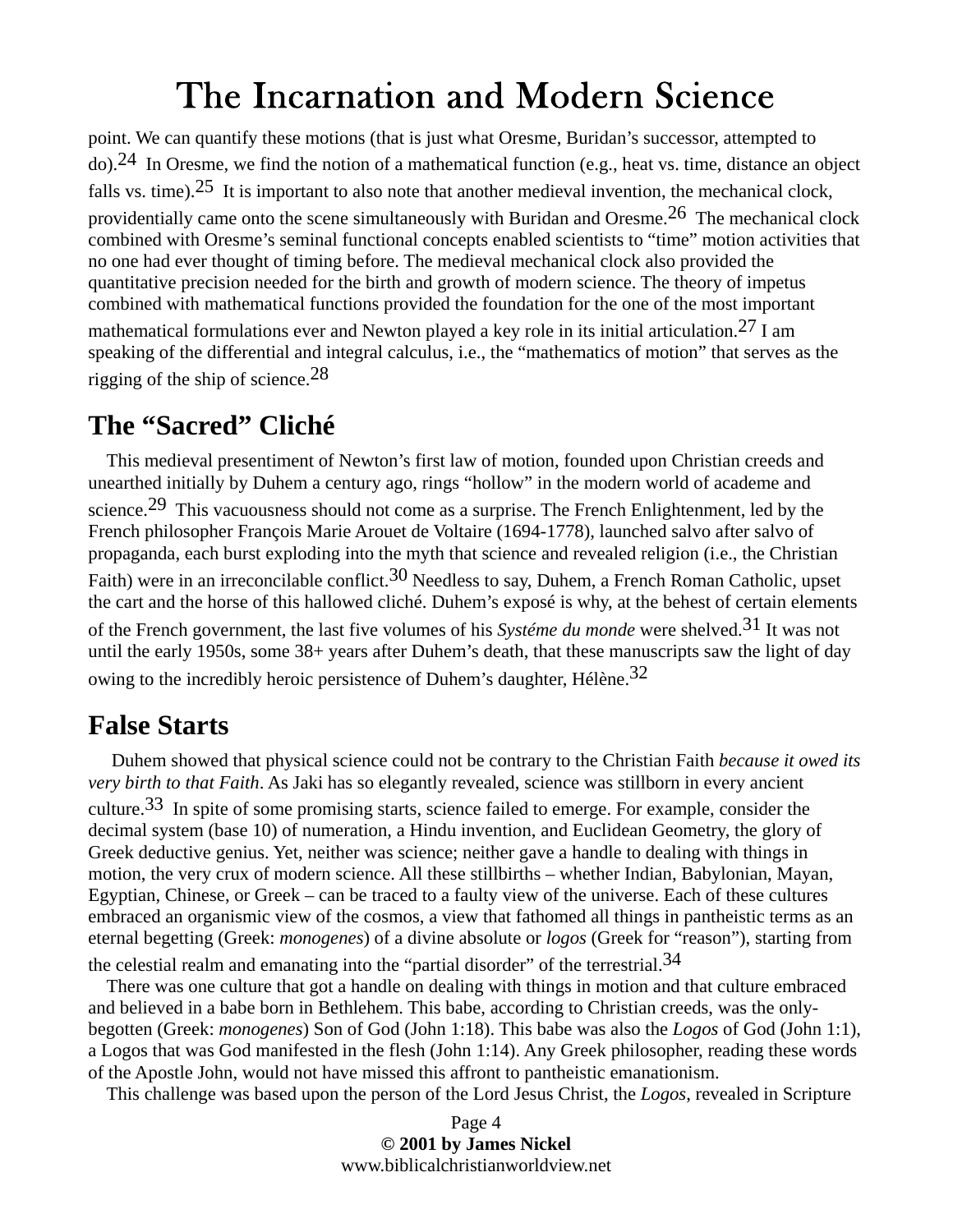and in Christian creeds as fully God (very God of very God) and fully man (incarnate of the Holy Spirit and born of the Virgin Mary). The theological ramifications of the revelation of God in Christ were hammered out initially by the early councils of the Church.<sup>35</sup> The preciseness of these statements, in time, had far-reaching consequences.

### **Impact of the Incarnation**

 Rome eventually fell and the Christian West began its pioneering struggles. The followers of Christ eventually reconstructed a barbarian world making it a Christian civilization (although with faults). It was when this Christian civilization gained full access to the Greek philosophical and scientific corpus that the impact of Christ on science began to unfold.

 The universe to the Christian West was a Christ-ruled universe. It was in no way an "emanation from a divine motor." It was free from vague organismic or animistic influences (the source of a multitude of disorderly processes). This universe was ordered in accord with God's faithful decrees (Job 38:33; Psalm 148:1-6; Jeremiah 31:35-36). Only in this universe could motion be understood properly; i.e., the conservation of momentum and where free fall was truly "free" and not governed by Aristotle's

"desire-driven" machinations.<sup>36</sup> As we have seen, the law of inertial motion was first formulated in reference to the biblical God, the Creator of that motion, who, in the beginning, made all things in and through Christ (John 1:3; Colossians 1:16).

 The createdness of all things in and through a person, the *Logos* of God, proved to be a certain assurance that all things cohere in their Creator (Colossians 1:17). All His works reflect a coherent wisdom because the *Logos* of God is also the Wisdom of God (Proverbs 8:12-36; I Corinthians 1:24; Colossians 2:3). Athanasius (ca. 293-373), who stood *contra mundum* (against the world) of Arian heresy (that purported Christ as not being fully God), recognized the significance of a fully rational and wise God creating a fully rational and good (interconnected and interacting) creation.<sup>37</sup> After citing John 1:1, Athanasius described the universe as a divine hymn:

... so also the Wisdom of God, handling the universe as a lyre; ... in combining parts into wholes

- ... produces well and fittingly, as the result, the unity of the universe and of its order ... and He
- produces as the result a marvelous and truly divine harmony.38

 The divine harmony of Athanasius differs antithetically (at the root level) with the Pythagorean "harmony of the spheres." To Pythagoras (ca. 582-ca. 500 BC) and the rest of the pantheon of Greek philosophers, this harmony was not the reflection of a personal, rational Creator revealed in the flesh as the only-begotten Son of God. Although Athanasius was *contra mundum* (against the world of error), he was *pro universo* (for the universe). He was *pro univers*o because Christ holds the universe together in His wisdom and by His power. It is this revelation of Christ, the Incarnate Christ, that is the only valid ground for a totally rational and harmonious universe, an orchestral hymn linking the realm of the celestial with the realm of the terrestrial. Contra Aristotle, who denied that any coherent law could unite these two realms, the Christian West, founded upon the reality of the Incarnation of Christ, could embrace such a union. And it eventually did in the person of Isaac Newton for he breathed deeply of such a Christian consensus, in spite of his own latent Arianism, in an English scientific atmosphere commanded by Puritan theology. This "air of truth" provided the foundation for Newton's confidence that he could connect the falling of an apple with the motion of the moon. He made this connection mathematically in his inverse-square law39, better known as the law of *universal* gravitation (one law

> Page 5 **© 2001 by James Nickel**  www.biblicalchristianworldview.net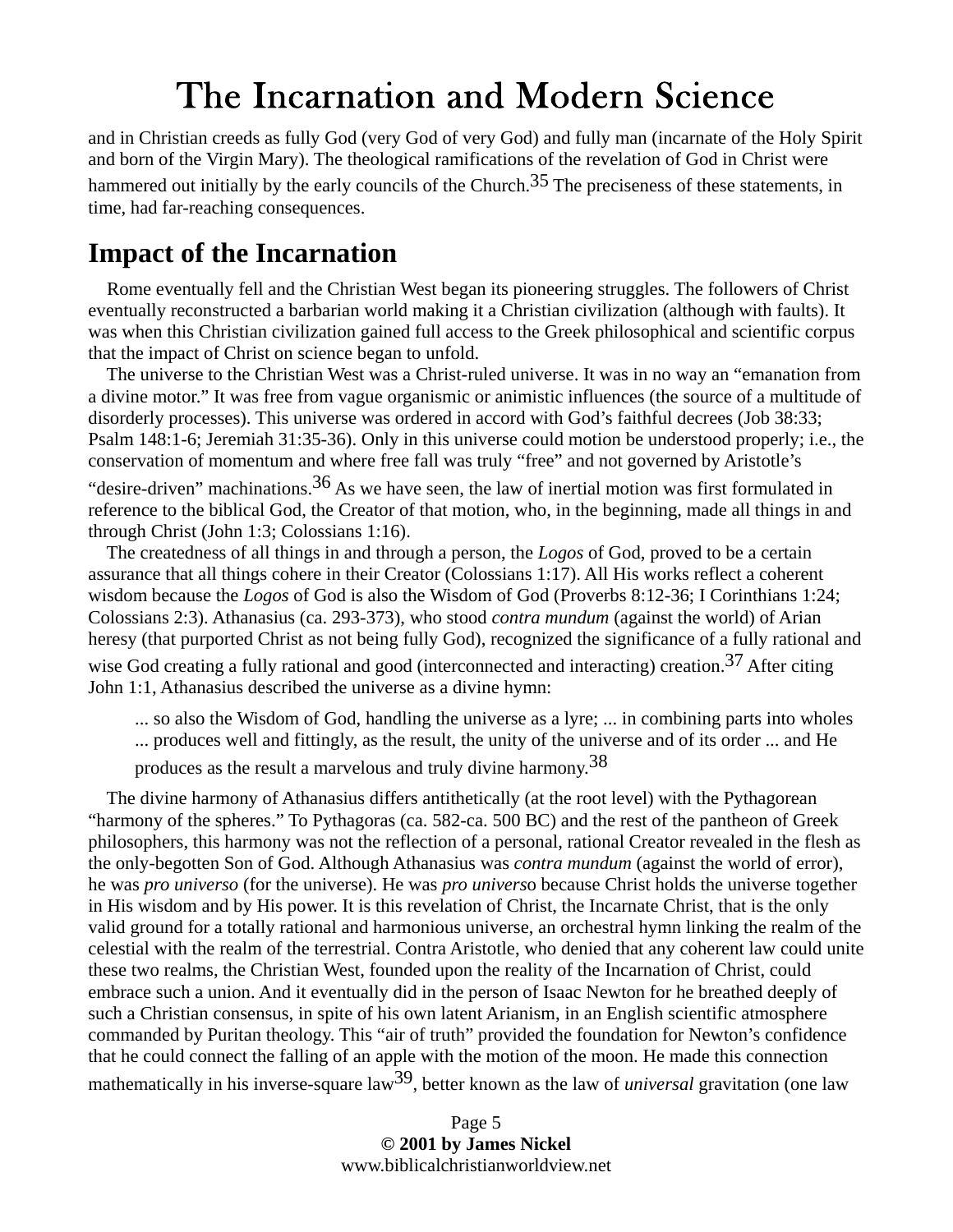connecting two diverse realms, motion celestial with motion terrestrial).

 This science of motion could not be born until the babe born in Bethlehem made His impact, until His light of truth dispelled the darkness of error. This Christ, in the fullest sense of the term, is truly the *Savior* of science.

*This essay first appeared in The Chalcedon Report (September 2001) and is reprinted with permission.*

#### **Endnotes:**

<sup>1</sup> The commencement of the so-called "Nicene Creed" (ca. 374). These declarations probably came from the writings of Cyril, Bishop of Jerusalem from 350 to 386, with the addition of clauses from the Creed of Nicaea. The Council of Chalcedon approved this creed in 451 as representing the creed of the Councils of Nicaea (325) and Constantinople (381).

2 Isaac Newton's (1642-1727) rendering of his "first law of motion." From Isaac Newton, *The Principia*, trans. Andrew Motte (Amherst: Prometheus Books, [1687, 1848] 1995), 19.

 $3$  By Catholic, I mean universal in the sense of (1) the universality of Christ's reign over every square inch of the creation, whether visible or invisible and (2) the universality of His Church, consisting of His blood-bought people from every tribe, tongue, nation, and age saved by His sovereign grace (irrespective of outward structure or form).

4 I will try to summarize Jaki's arguments in the chapter entitled "The Birth That Saved Science" in *The Savior of Science* (Grand Rapids: Eerdmans, 2000), 49-87.

5 One jab that Jaki threw at me personally was this, "Protestants do not think." I responded, "Yes, in the majority of cases, that is true." Jaki continued, "If Protestants would think, then they would become Catholics." But, thinking Protestants are already Catholics (in the sense that I defined the word in footnote 3). Of course, that statement would infuriate Jaki based upon his definition of Catholic.

6 To Jaki, Christian theology is Roman Catholic theology. To him, the Reformers erred greatly when they replaced the "Pope with the Bible." In denying the self-authenticating nature of Scripture, Jaki readily submits the interpretation of Scripture to the fallible and fixed canons of the Holy See. I'm sure that Jaki would vehemently disagree with me on this assessment; i.e., that the Holy See is fallible *just like the rest of us*. Only Christ and His Word are infallible in the true sense of the meaning of infallibility.

7 Although, he has not read Van Til based upon his "silent response" to my request that he make the attempt.

8 In this respect, the "priestly" call befits Jaki. One cannot be married with children and accomplish what he has accomplished in his life of seven decades plus seven and counting.

9 Having read his *A Mind's Matter: An Intellectual Autobiography* (Grand Rapids: Eerdmans, 2002), I am convinced that Jaki embraces the dogma that personal salvation can only be found through the channels of grace that reside in Roman Catholicism. In the eternal joys of the consummate New Jerusalem, one of God's angels will likely command us to stop the joyous ruckus as we approach the "Roman Catholic" sector (of course, there will be no such "sectors" in the eternal state) saying, "Sh, be quiet, they think they are the only ones here." After reading Jaki's autobiography, though, to say that he does not know the "joy of God's gracious salvation" would be a lie.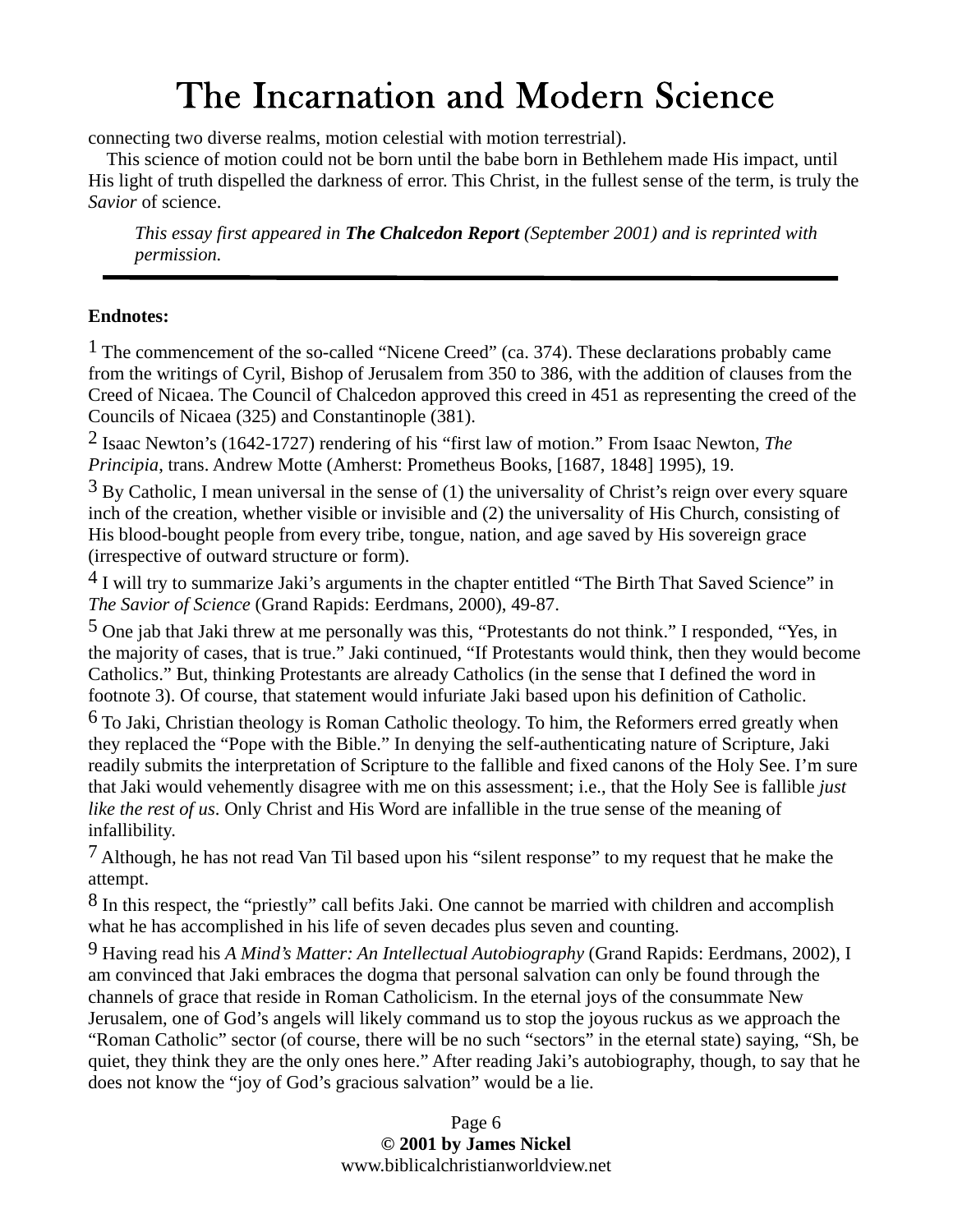10 In short, Jaki has nothing good to say about Creation Science. To refute his reasons for such bias is beyond the scope of this essay.

 $11$  See the chapter entitled "The Historical Importance of a Theory of Impetus" in Herbert Butterfield, *The Origins of Modern Science* (New York: The Macmillan Company, 1961), 1-16.

12 His magnum opus is the ten-volume (5,000-page) work *Le Systéme du monde: Histoire Des Doctrines Cosmologiques* (Paris: Librairie Scientifique A. Hermann et fils, 1913-1959). The abridgement of this work in English is *Medieval Cosmology: Theories of Infinity, Place, Time, Void, and the Plurality of Worlds*, ed. and trans. Roger Ariew (Chicago: University of Chicago Press, 1985). See also *The Aim and Structure of Physical Theory*, trans. Philip P. Weiner (Princeton: Princeton University Press, [1954, 1982] 1991). For his biography, see Stanley L. Jaki, *Uneasy Genius: The Life and Work of Pierre Duhem* (Dordrecht: Martinus Nijhoff, 1984) or Stanley L. Jaki, *Scientist and Catholic: Pierre Duhem* (Front Royal, VA: Christendom Press, 1991).

13 Duhem's main history teacher in his university days was Louis Cons, an advocate of Auguste Comte's (1798-1857) positivism. The only positive prescript of positivism is its emphasis on the study of history; i.e., the necessary precondition of a true comprehension of any subject is the thorough study of its history. We should be grateful that Duhem learned this lesson well.

<sup>14</sup> We are not sure as to the real identity of this person. We know that someone by the name of Jordanus Saxo (d. 1237), a second master-general of the Order of Preachers (i.e., Dominicans), founded the school of Jordanus Nemorarius. So, Jordanus may represent a "school" of thought.

15 See Alistair C. Crombie, *The History of Science: From Augustine to Galileo* (New York: Dover Publications, [1959, 1970, 1979] 1995), 1:126-127.

<sup>16</sup> In about six years, as a result of his unprecedented and almost superhuman research, Duhem filled approximately 120 notebooks at 200 pages each (i.e., 24,000 pages) with excerpts from almost a hundred manuscripts. Remember that he did this without the assistance of central library catalogues, Xerox machines, microfilms, typewriter, or ballpoint pen. Worldwide access to computer relational databases was not on anyone's radar yet (neither was radar). All he had was an ink well, a quill (or maybe fountain) pen, paper, and dogged persistence.

17 In 1985, I asked Rousas J. Rushdoony this question, "Where do I go to find out what was happening in science and mathematics in the medieval era?" Without pausing to think, Rushdoony replied, "Read Oresme, Nicole Oresme."

<sup>18</sup> Time is in an "infinite loop" where the code of history continuously repeats itself. No long-term commitment to progress can be established with this treadmill (we are running but going nowhere) view of history.

<sup>19</sup> Time is "sequential" where the code of history is ordained in terms of God's eternal decrees. The sequential nature of time is inherent in the Christian creeds. They start from creation, progress to the Incarnation, declare the Christ as the Lord and Judge of history (and His holy congregation operative in that history), and end with the Second Advent, the general resurrection, and the eternal state. Long-term commitment to growth and development can be established with this structured (we are walking toward a goal) view of history.

20 See some examples in Gerhard Kittel, ed. *Theological Dictionary of the New Testament*, 10 vol. (Grand Rapids: Eerdmans, 1964-76) under "monogenes."

21 Cited in Marshall Clagett, *The Science of Mechanics in the Middle Ages* (Madison: University of

Page 7 **© 2001 by James Nickel**  www.biblicalchristianworldview.net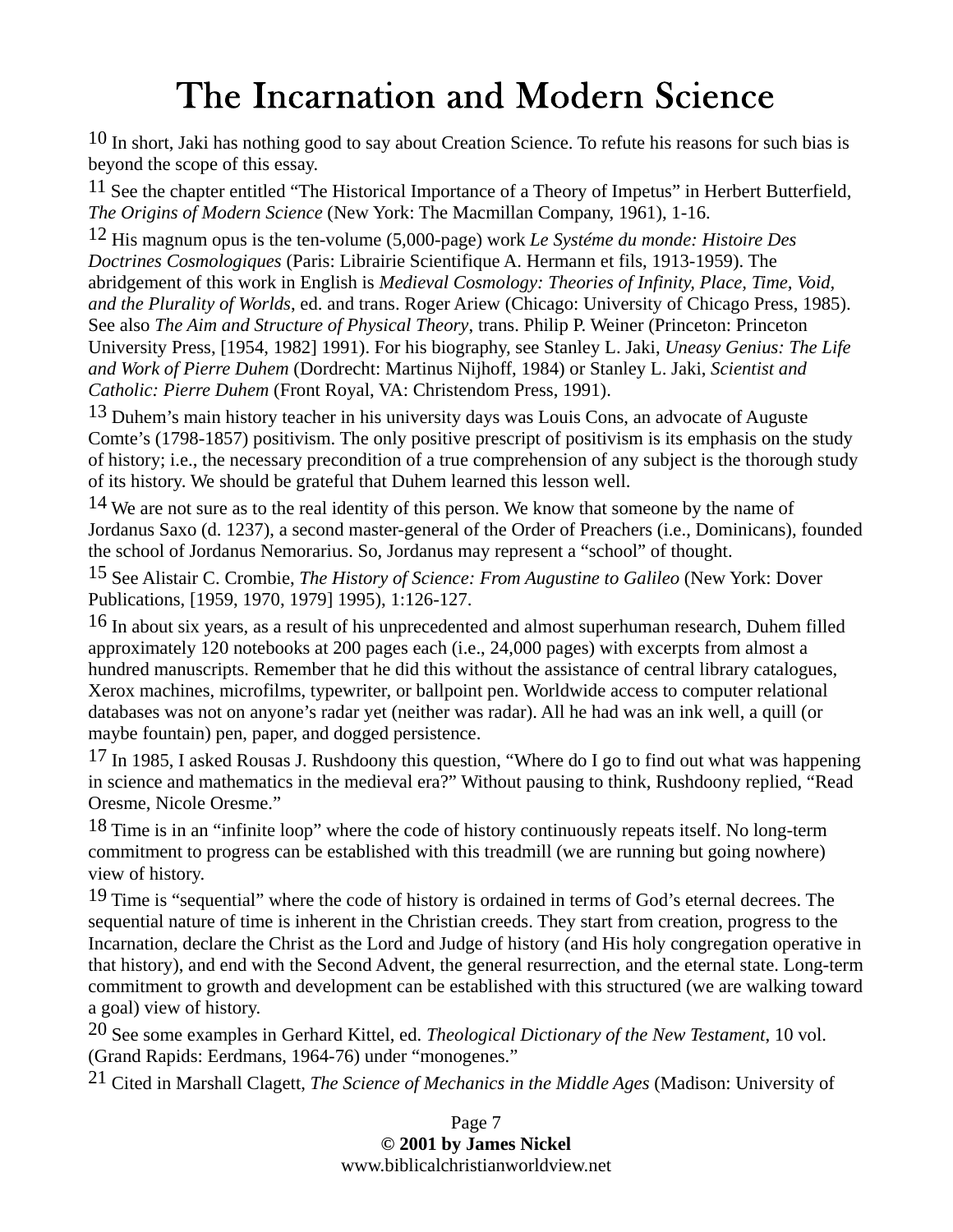Wisconsin Press, 1959), 536.

 $22$  Newton, like most other scientists of the 17th century, the "Century of Genius" according to the analysis of Alfred North Whitehead (1861-1947), ignored the scientific "giants" of the medieval era, contra to his mantra that he "stood on the shoulders of giants." The ignorance of these giants is partly due to the anti-medieval thrust of the Renaissance, a thrust that popularized a misguided notion that medieval times were nothing but the "dark ages" of obscurantism. Newton actually "copied" this law (without noting any credit) from the writings of the French philosopher and mathematician René Descartes (1596-1650). Descartes learned of Buridan's ideas, if not of Buridan by name, by way of the traditions taught to him during his student years at the Jesuit College in La Flèche. At this school, Descartes' teachers taught from a tradition cultivated especially at Salamanca. Salamanca, in turn, was indebted to the 14th century Sorbonne.

 $^{23}$  By modern physics, I include (1) the celestial mechanics of Albert Einstein (1879-1955) and (2) the atomic (i.e., quantum) mechanics of Max Planck (1858-1947). I do not embrace Einstein's theology (he borders on pantheism) or the logical equivocation (known as the Copenhagen interpretation of quantum mechanics) of Werner Heisenberg (1901-1976). Please note, though, without Newton's laws of motion (what is now considered to be the foundation of classical physics), *both these evolvements could not have been initiated*. And, without Buridan's Christian conceptual foundation, *Newton's work could not get the "jump start" it needed*.

<sub>24</sub> Quantification was certainly in the medieval "air" and Oresme breathed deeply from this ambient atmosphere. The Latin phrase "God has arranged everything according to measure, number, and weight" (from Wisdom of Solomon 11:20-21) was the most often quoted and alluded to phrase in Medieval Latin texts. See Ernst R. Curtius, *European Literature and the Latin Middle Ages*, trans. W. R. Trask (London: Routledge and Kegal Paul, 1953), 504. See also Ivor Grattan-Guiness, *The Rainbow of Mathematics: A History of the Mathematical Sciences* (New York: W. W. Norton, [1997] 2000), 127 and Alfred W. Crosby, *The Measure of Reality: Quantification and Western Society, 1250-1600* (Cambridge: Cambridge University Press, 1997).

25 Oresme also contemplated, with remarkable composure, an innovative concept for those times; i.e., the prospect of the Earth's rotation.

<sup>26</sup> The motivation for this invention may have come from the medieval monasteries where a monk had to awaken in the middle of the night to call his brothers for nightly prayers (Ps. 119:62, 147-148). The sundial (only works during the day) and water clock (does not work in freezing temperatures) could not be relied upon for the necessary precision. The solution was the invention of a "verge and foliat" mechanical clock that uses a mutual feedback mechanism, a system copied in countless modern instruments. See Donald Cardwell, *Wheels, Clocks, and Rockets: A History of Technology* (New York: W. W. Norton, [1995] 2001), 20-48.

27 See the chapter entitled "Medieval Contributions" in Carl B. Boyer, *The History of the Calculus and Its Conceptual Development* (New York: Dover Publications, [1949] 1959), 61-95.

28 Differential calculus is the mathematics of "motion at an instant of time." The integral calculus determines the area under a curve. Both procedures are inverses of each other as the Fundamental Theorem of the Calculus reveals.

 $29$  Even though Duhem's work is well known to the scholarly public (little of his work is known beyond this "public"), most scholars find unpalatable Duhem's linking of the theory of impetus to Christian and medieval origins. In spite of his opposition to Duhem's thesis, French science historian Alexandre Koyré (1892-1964) still recognized Duhem's work as a rich and indispensable source of

> Page 8 **© 2001 by James Nickel**  www.biblicalchristianworldview.net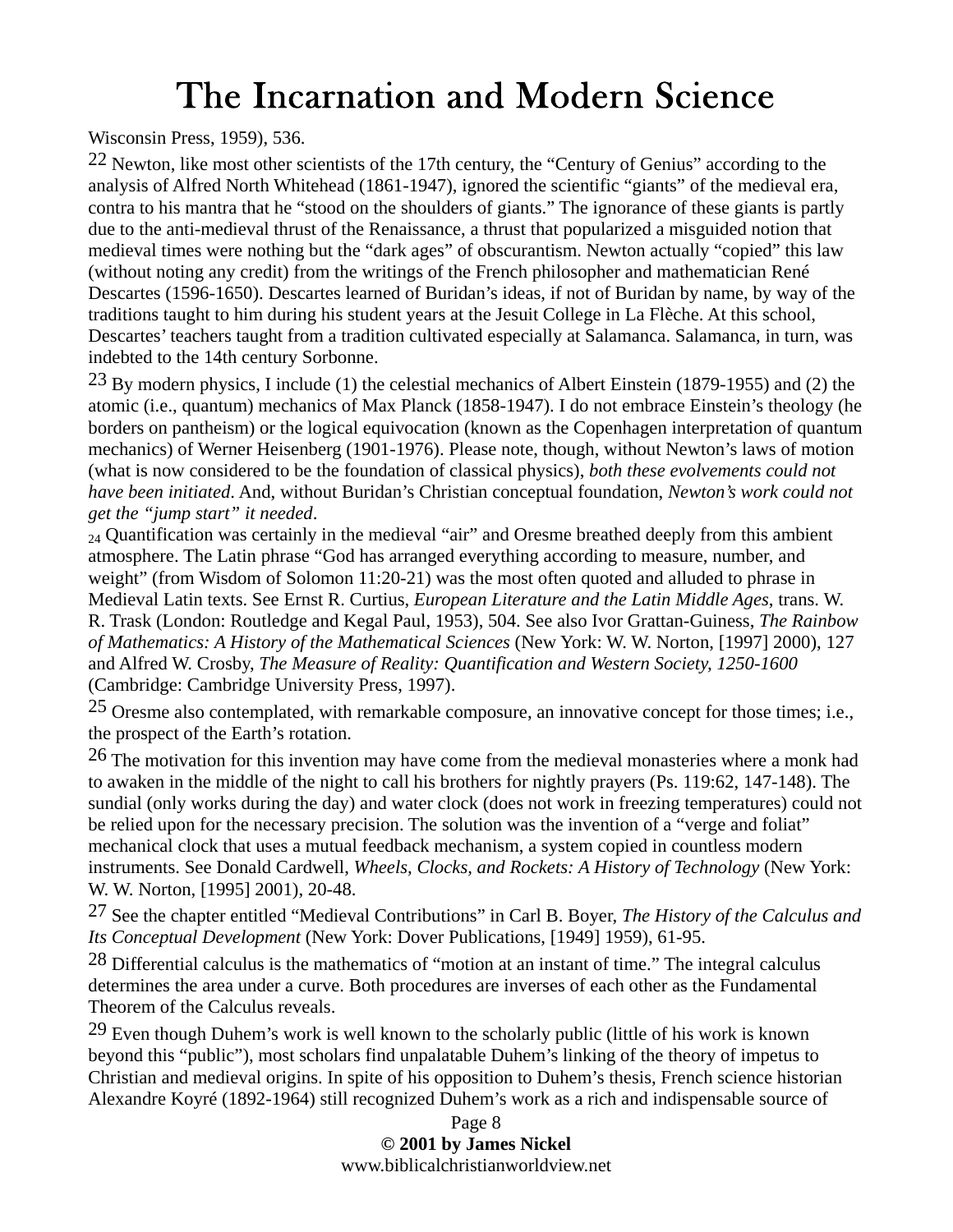information. In general, school science textbooks fail miserably to "account" for the medieval origin of the law of inertia. These texts present this law as a waiter presents your dinner at a restaurant. True education is not just learning the facts or definitions (the what), but also the why, the who, the how, and the where. Where did the food come from? How was this food prepared? Who is the chef? Why did he make it this way? That the "mainstream" physics textbooks just present the "facts" is to be expected. That so-called "Christian" physics textbooks do the same is inexcusable.

 $30$  By the late 19th century, before Duhem's discoveries, this myth had become undisputed fact. See John William Draper (1811-1882), *History of the Conflict Between Religion and Science* (New York: D. Appleton, 1875) and Andrew Dickson White (1832-1918), *A History of the Warfare of Science with Theology* (New York: Dover Publications, [1896] 1960). White founded Cornell University.

31 Volumes 6-10 contain Duhem's presentation and interpretation of Buridan's writings.

32 For this fascinating story, see Stanley L. Jaki, *Reluctant Heroine: The Life and Work of Hélène Duhem* (Edinburgh: Scottish Academic Press, 1992).

33 See Jaki's magnum opus, *Science and Creation: From Eternal Cycles to an Oscillating Universe* (Edinburgh: Scottish Academic Press, 1986).

34 See the chapter entitled "The World as an Organism" in Stanley L. Jaki, *The Relevance of Physics* (Edinburgh: Scottish Academic Press, [1966, 1970] 1992), 3-51.

35 See Rousas J. Rushdoony, *The Foundations of Social Order: Studies in the Creeds and Councils of the Early Church* (Fairfax: Thoburn Press, [1968] 1978).

36 Aristotle's doctrine of inertia was a doctrine of rest (statics, not dynamics, was foundational). To Aristotle, terrestrial motion was not natural, but violent. Why? It contradicted the ordinary tendency (or desire) of a body to move to what was regarded as its natural place (i.e., its vital part or place of rest). To account for motion, Aristotle asserted that a body in motion would keep moving only as long as a mover (emanations from the "divine motor") was actually in contact with it, imparting motion to it continuously. For example, the continual movement of a projectile is explained by the commotion in the air caused by its initial movement – the air being pushed and compressed in front had to rush round behind (to prevent a vacuum that, according to Aristotle, cannot take place). Also, according to Aristotle, the heavier an object weighed, the more "desire" it had for its "natural place." That is why, when a ten-pound ball and a one-pound ball are released from a given height at the same time, the tenpound ball, moving more jubilantly to its natural place, hits the ground before the one-pound ball. One *a posteriori* experiment could have lain to rest this languorous physics. To Aristotle, because the terrestrial realm was rather crude (being so far from the "divine motor"), one had to rely upon a priori abstract theory alone to explain motion. Aristotle's misunderstanding of the nature of the universe (= *monogenes*) imprisoned him in a blind alley that barred him from getting a viable handle on dealing with things in motion.

37 Athanasius recognized that if the errors of Arianism were not nipped in the bud, Christianity would devolve into Greek pantheistic emanationism.

38 Athanasius, *Against the Heathen* (Albany, OR: Sage Digital Library, 1996), 42. See 39-41 for citational context.

<sup>39</sup> Written mathematically as F=Gm<sub>1</sub>m<sub>2</sub>/D<sup>2</sup> where m<sub>1</sub> and m<sub>2</sub> represent the mass of two objects, D is the distance between these objects, G is a gravitational constant, and F is the force of gravitational